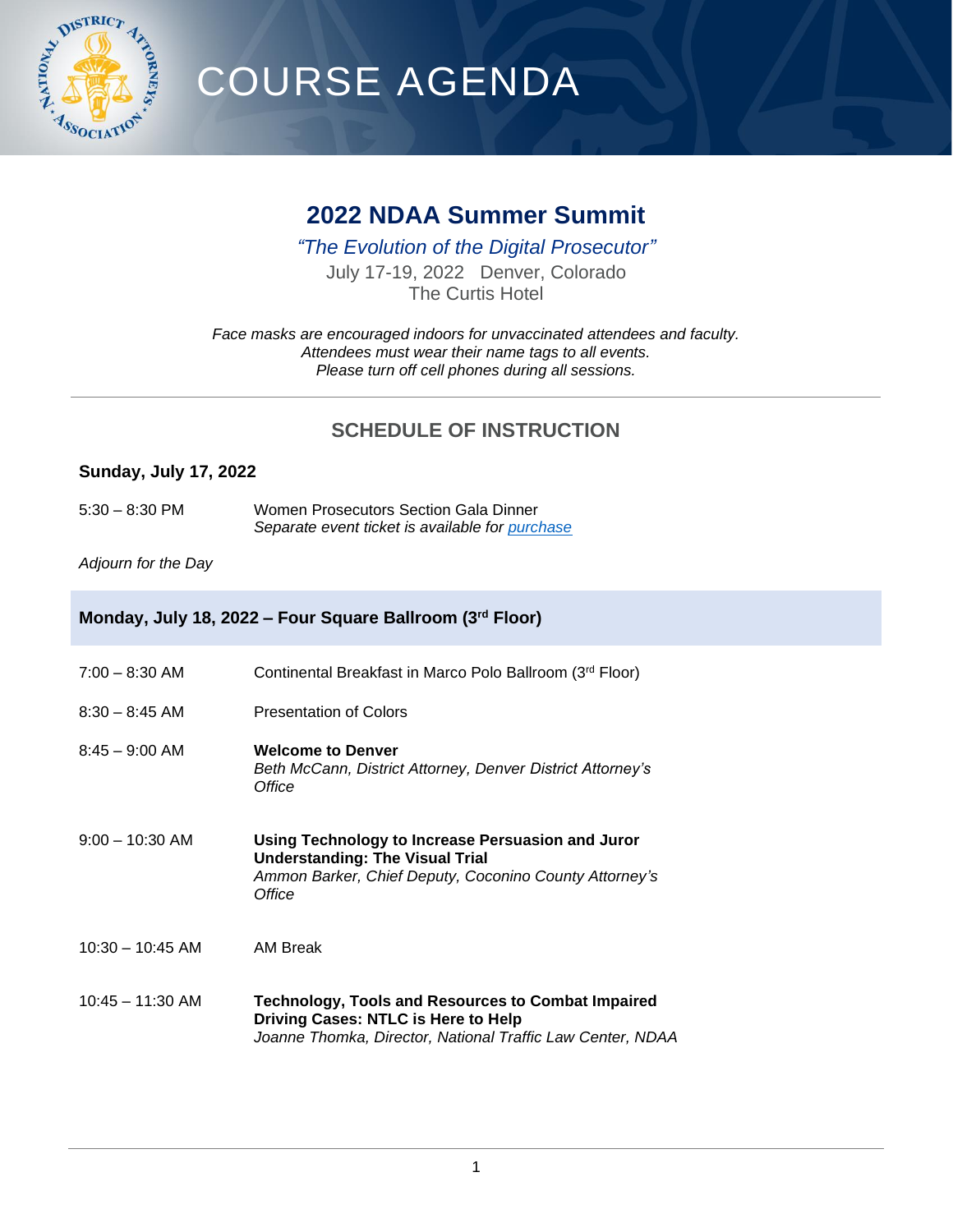

# COURSE AGENDA

| 11:30 AM $-1:00$ PM | Pass the Gavel Luncheon in Marco Polo Ballroom (3rd Floor)                                                                                                                                                                    |
|---------------------|-------------------------------------------------------------------------------------------------------------------------------------------------------------------------------------------------------------------------------|
| $1:00 - 2:15$ PM    | What's your Password? Navigating Encryption Issues and<br><b>Motions</b><br>Kate Foresman, Assistant State's Attorney, Cook County<br>State's Attorney's Office, IL<br>Chris Meade, Detective, Bartlett Police Department, IL |
| $2:15 - 2:30$ PM    | <b>PM Break</b>                                                                                                                                                                                                               |
| $2:30 - 4:00$ PM    | <b>Prosecuting Cybercriminals: How to Build Your E-Crime</b><br><b>Case and Present it in Court</b><br>Antonia Merzon, Attorney and Independent Consultant,<br>Boulder, CO                                                    |
| Adjourn for the Day |                                                                                                                                                                                                                               |

## **Tuesday, July 19, 2022 – Four Square Ballroom (3rd Floor)**

| $7:00 - 8:30$ AM   | Continental Breakfast in Marco Polo Ballroom (3 <sup>rd</sup> Floor)                                                                                                                      |
|--------------------|-------------------------------------------------------------------------------------------------------------------------------------------------------------------------------------------|
| $8:30 - 9:00$ AM   | <b>Opening Remarks</b><br>Karhiton Moore, Director, U.S. Bureau of Justice Assistance,<br>Washington, DC                                                                                  |
| $9:00 - 10:30$ AM  | Understanding the Digital Trial: Nuances of Search and<br>Seizure, Discovery & Authentication<br>Jason Kalish, Division Chief of Trial Division, Maricopa County<br>Attorney's Office, AZ |
| $10:30 - 10:45$ AM | AM Break                                                                                                                                                                                  |
| $10:45 - 11:30$ AM | Data Collection and Repositories: Essential Components<br>to Support Justice Reform<br>Mark Perbix, Director of Information Sharing Programs,<br>SEARCH Group, Inc., Sacramento, CA       |
| $11:30 - 11:45$ AM | <b>Sponsor Drawing</b><br>Lauren Harley, Director of Membership & Marketing, NDAA                                                                                                         |